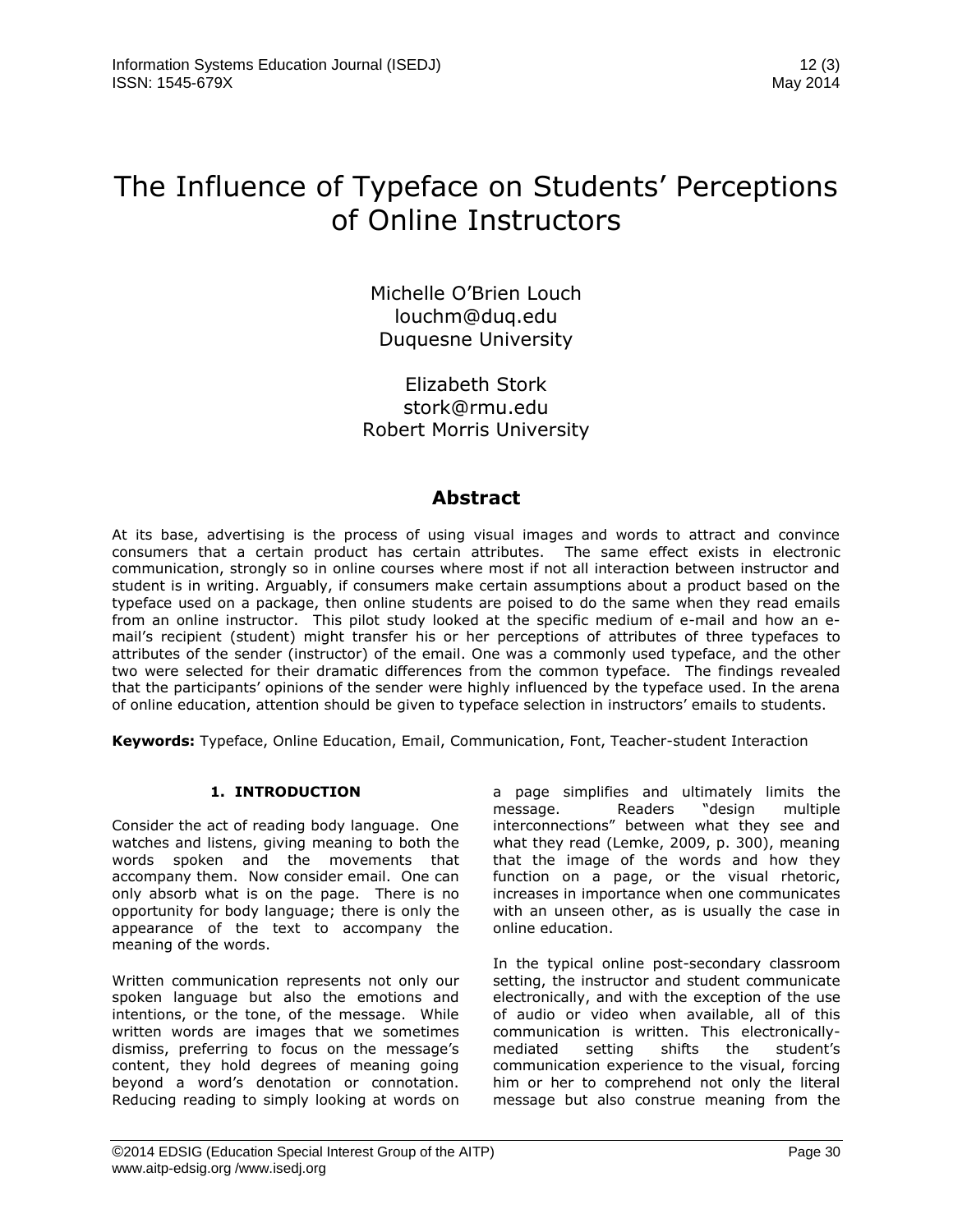visual rhetoric of the text itself. As a result, online students "get to know" their professors through the visual image of the electronic text before them.

#### **2. TYPEFACE**

Typeface, or font, not only conveys the words intended but also carries a message of its own (Henderson, Geise, & Cote, 2004). Studies consistently show that the visual aspect of a word influences the way that the receiver processes it. As early as 1923, Poffenberger and Franken determined that fonts have an "atmosphere," or an air, of the following qualities: "cheapness, dignity, femininity, antiquity, nature, and elegance" (p. 314) and concluded that the sender of a message was best served if he or she matched the typeface to the readers' expectations of the product. For example, one would advertise luxury items using an elegant calligraphic typeface, while for durable goods would use a no-nonsense, simple font. A typeface's "atmosphere" refers specifically to the "capacity of a typestyle to connote meaning over and above… [what] is linguistically conveyed by words" (Lewis & Walker, 1989, p. 243). In short, visual aesthetics influence a receiver's comprehension and judgment of the message (Bloch, Brunel, & Arnold, 2003; Lewis & Walker, 1989).

Given that individuals perceive consistent meanings to typographical features (Brumberger, 2003a; Poffenberger & Franken, 1923), any incongruence between the words' appearance and meaning will affect the reader's ability to process the meaning of the message. Readers consistently employ prior experience with visual cues of words, e.g. boldface, color, size, and typeface or font, to determine the message's full meaning and emphasis of the message (Kostelnick, 1989). Poor visual images can influence students to interpret an online instructor's message differently than the instructor intended, ultimately impacting communication within the course and attitudes about the instructor. Effective communication between participants is vital for effective performance in any online culture (Clark & Gibb, 2006).

# **Typeface Personas**

Because typefaces are "credited with creating first impressions," Shaikh, Chaparro, and Fox sought to determine whether online fonts have consistently ascribed personas such as *stable,* 

*mature, formal, elegant, youthful,* and *casual*  when testing perceptions about them (2006, p. 1).They noted that typefaces with both serifs and an even baseline, such as Times New Roman and Georgia, connote stability and formality. According to Bernard, Mills, Peterson, and Storrer's 2001 study, these fonts are typically found in business documents with Times New Roman being one of the most popular. Fonts without an even baseline, such as Comics Sans and Kristen ITC, are called scripts and tend to be considered casual and youthful. Additionally, according to Henderson et al. (2004), natural script typefaces that resemble handwriting are re-assuring to the reader (e.g. Bradley Hand ITC and Freestyle Script).

In 2003, Brumberger conducted two studies on whether typeface and text had distinct personalities in readers' eyes. She determined that people "consistently ascribe particular personality attributes" to both typeface and texts (2003a, p. 213). Brumberger's study revealed that readers recognize whether a typeface is appropriate for a certain situation as well as that some typefaces are considered "allpurpose," which she theorized may be because they are seen regularly enough to have become "generic" (2003b, p. 227).

Mackiewicz's (2005) analysis of fifteen typefaces' letterforms found that typefaces consistently regarded as *professional* contained similar elements, such as straight-edged ending strokes balanced by teardrop lobes (which soften the sharper edges), horizontal crossbars on *e*'s, serifs, and letters resting on an even baseline. She also noted that typefaces with imperfections are typically perceived as *friendly*. These "imperfections" consist of broken construction, such as when the loops of the *g* or a bowl on the *a,* are not completely closed. Typeface imperfections also include rounded ending strokes, slanted crossbars on the *e*'s, and an uneven baseline where letterforms either dip below or sit above (Mackiewicz, 2005).

# **3. ONLINE LEARNING**

As noted, the receiver constructs meaning when presented with written electronic communication. How this meaning is constructed influences the success or the failure of that particular communication (Geisler et al., 2001). The level of trust that the receiver has in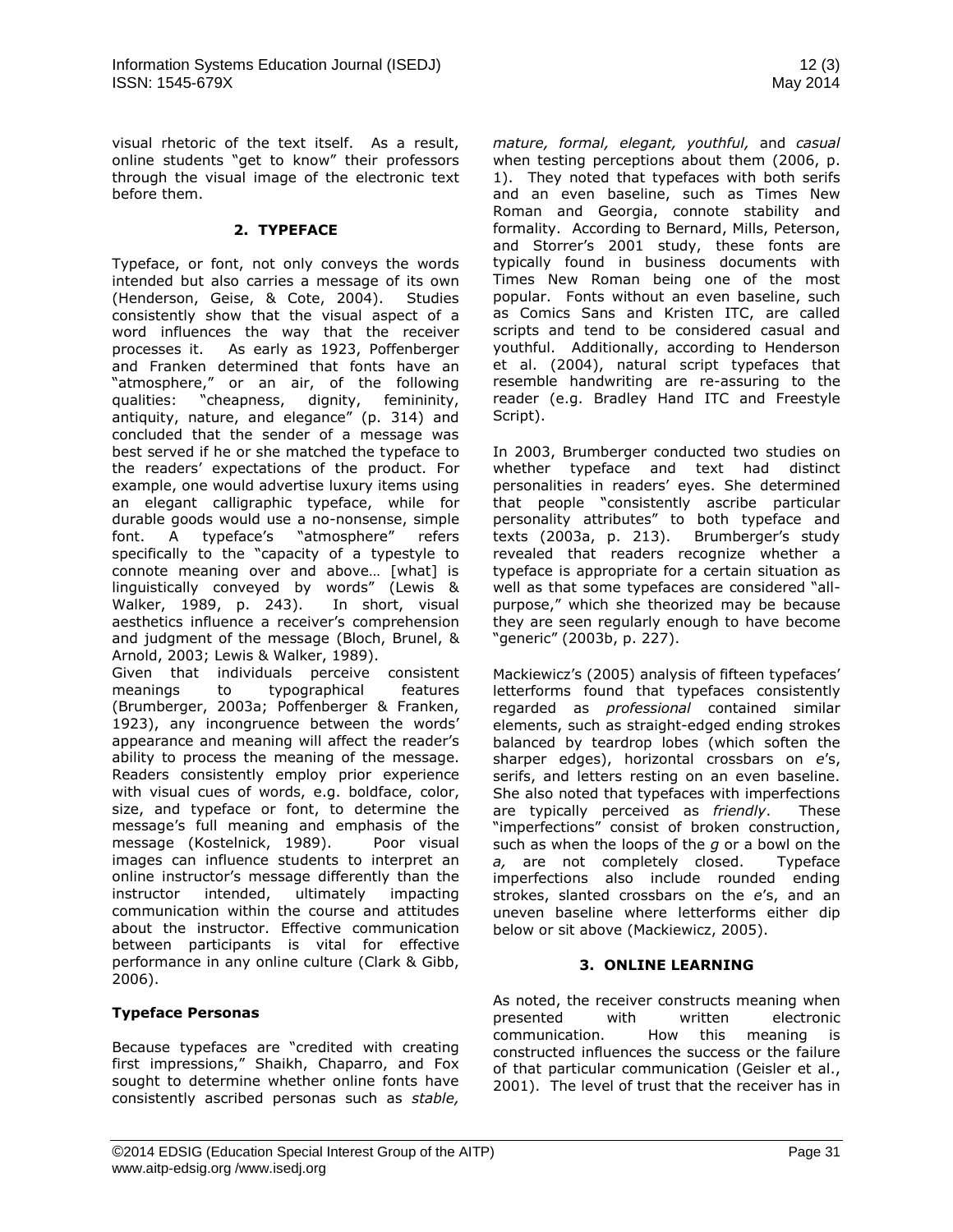the sender affects how successful the communication is (Smith, 2008), and that trust is influenced by structure (Dirks & Ferrin, 2001). Structure, in this situation, is defined not only as the formal guidelines within which one operates, but also is the sense of knowing what to expect from interactions.

The instructor's communications are vital in developing that interpersonal structure because his or her behavior greatly determines the student's perception of the course and instructor and influences academic success. The role of the online instructor is little different from an instructor in a face-to-face classroom in that there are expectations regarding content delivery and classroom control, though the online classroom places more responsibility on the student and expects a higher level of selfdirection and motivation. As found by Finn, Schrodt, Witt, et al. in 2009, a strong relationship exists between students' perceptions of an instructor and student learning. Part of this perception comes from "immediacy behaviors," or communication between the instructor and the student that reduces both the social and psychological distance between them (Menzel & Carroll, 1999, p. 32). Online instructors who engage in immediacy behaviors (e.g. asking the students about the course, providing personalized examples, and revealing a sense of humor) have a higher level of student academic success (Arbaugh, 2001).

# **4. METHODOLOGY**

This study sought to learn whether the typeface in an e-mail influences the receiver's perception of the sender in cases where there is a lack of body language and prior interpersonal, face-toface interaction. An online survey, consisting of one e-mail presented in three typefaces and a forced-choice scale with nine pairs of adjectives for rating each typeface was administered to post-secondary students to first rate each typeface and then rate the sender of the e-mail in each typeface. We sought to explore whether an e-mail's typeface persona would be attributed to the sender. The study was IRB approved.

# **Participants**

The pilot study convenience sample was drawn from three post-secondary schools in which instructor colleagues teach that offer both online and on-ground classes. One was a two-year career college with an average enrollment of

575. The other two schools were four-year private universities, one with about 4,000 students, the other with nearly 5,000 students. All three institutions are in the same city in the Mid-Atlantic.

The sample consisted of 22 females and 30 males (N=52) between the ages of 18 and 48. Ten participants (19%) were students in accredited allied health programs at the career college. Forty-two participants (81%) were students in the four-year universities, primarily in core curriculum courses. Twenty-five different majors were reported by the participants.

#### **Instrument**

A web-based survey was designed to gather the participants' perceptions about three typefaces (typeface persona) in an email and their perceptions of the sender using the three typefaces (sender persona) in an email. The survey was based on the research instruments of Brumberger (2003a, 2003b), Lewis and Walker (1989), Poffenberger and Franken (1923), and Shaikh et al. (2006), all of whom conducted studies to understand the reactions that typefaces elicit. The three typefaces were Times New Roman, Impact, and Kristen ITC:

- 1) Times New Roman, according to Bernard et al., (2001), is a typeface that suggests a businesslike tone and is neither elegant nor youthful; it lacks a personality. Because of its visual harmony or directness, this font is often used by respected companies and in business documents (Brumberger, 2003a, Henderson et al., 2004; Shaikh et al., 2006). Its effect on immediacy may be neutral.
- 2) Typically considered masculine because of its thick lines, Impact typeface is engaging and is considered a "modern" typeface (Henderson et al., 2004). It is considered easy to read and is often found on posters or in headlines (*Impact Typeface*, 2007). Because of its heavy tone, it may impede immediacy.
- 3) Kristen ITC is characterized by an uneven baseline and san serif design. Both Bernard et al. (2001) and Shaikh et al. (2006) noted that Kristen ITC is a friendly font best used to convey happiness,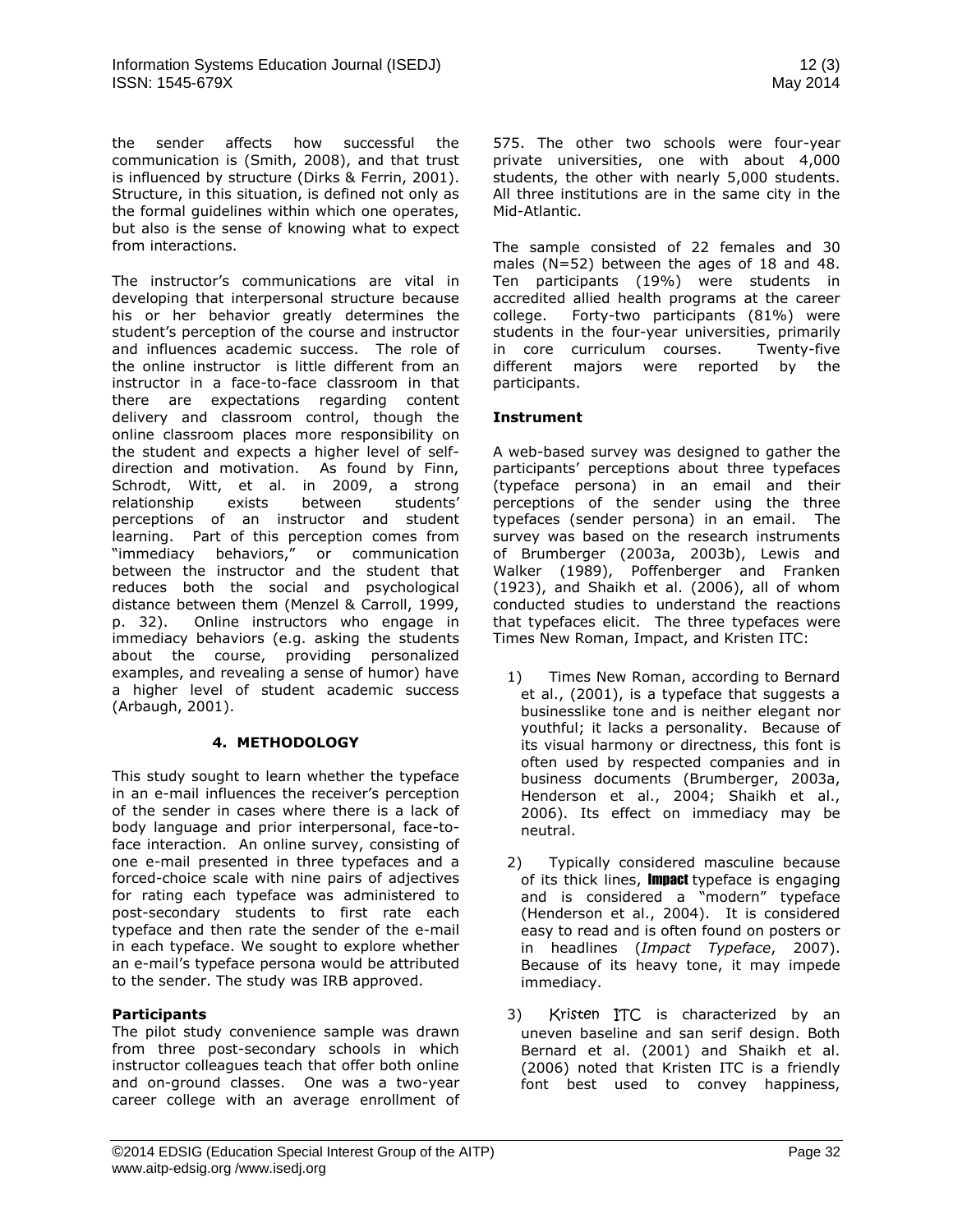creativity, and a casual tone. It is often used for children's documents. Because of its friendly tone, it may create more immediacy.

The typefaces that we selected were chosen for their commonality a well as the distinctive differences in their design. Other than the ubiquitous Times New Roman, the other two were selected because of their opposing styles to each other, a lightweight script and a heavy block, to demonstrate the effect of many similar fonts with stark differences from Times New Roman. The electronic survey was presented on a split-screen with the e-mail message on the left and the survey questions on the right so that the participants could answer the questions while looking at the typeface. After a few demographic questions, the participants viewed a neutral, general welcome message from a fictitious online instructor in three different fonts. The first was in Times New Roman, the second in Impact, and the third in Kristen ITC. The instructor's name, Dr. Smith, was generic and gender-neutral. The only difference between the e-mails was the typeface itself; perceptions derived from the name of the instructor, gender, or content of the message were minimized.

A four-point semantic differential scale containing nine paired attributes was used to quantify the participants' perceptions of the typefaces and the sender. One adjective of a contrasting pair (*youthful*) appeared on the left side of a list and the other (*mature*) on the right side. In between the adjectives were numerals 1, 2, 3, and 4. Participants selected a numeral on the scale indicating their perception of, first, the typeface and then second, of the sender. The four points were used to force a choice and prevent the selection of "neutral." The list of adjectives used in the scale came from the studies of Shaikh et al. (2006), Brumberger (2003b), and Lewis and Walker (1989). The paired attributes were: Polite — Rude, Mature — Youthful, Formal — Casual, Consistent — Inconsistent, Supportive — Unsupportive, Professional — Unprofessional, Attractive — Unattractive, Assertive — Passive, Masculine — Feminine. The instrument also allowed for writein attributes through open-ended spaces for participants to add perceptions for each typeface and each sender's use of the three typefaces.

# **Data Collection**

Participants were recruited through personal visits to college classrooms of instructor colleagues where one of the authors, M.L., explained the study and invited students to participate. M.L. read a brief introduction to the study then passed around a sign-up sheet to collect volunteers' e-mail addresses by which to send the survey link. The 149 volunteers received the link within 48 hours. Reminder emails with the link were sent twice over two weeks. Fifty-two ultimately completed the 10- 15 minute survey.

# **Data Analysis**

We decided to collapse the four-point scale to two points because the choice of attributes was either toward one or the other, and the sample size did not allow for finer distinctions in the analysis. There were six data points: Times New Roman typeface persona, Times New Roman sender persona, Impact typeface persona, Impact sender persona, and Kristen ITC typeface persona and Kristen ITC sender persona. Frequencies for each of the nine attributes were obtained. Attributes from the open-ended options were collected and grouped by theme, first negative or positive, and then by similarity to the nine attributes in the instrument. The relationship between each of the typeface personas and the sender personas was analyzed by comparing the frequencies for each of the three typefaces' nine attributes with the sender's nine attributes on each typeface. Written-in adjectives were used to confirm or disconfirm the quantitative results.

#### **5. RESULTS**

# **Times New Roman Typeface**

For Times New Roman, the typeface was judged *polite* and *consistent* by at least three-quarters of participants, and *attractive, professional, supportive, youthful, casual, passive*, and *feminine* by more than half. Senders using Times New Roman were more highly regarded than was the typeface alone. Perceptions of the sender who used Times New Roman were unequivocal on all attributes, with *consistent*, *professional*, *formal*, *polite*, and *mature* all receiving at least 90% of the scores. *Supportive, attractive*, and *assertive* were attributes of senders by at least three-quarters of participants. Perceptions of the typeface and the sender were most well matched on *politeness*. Contradictory perceptions of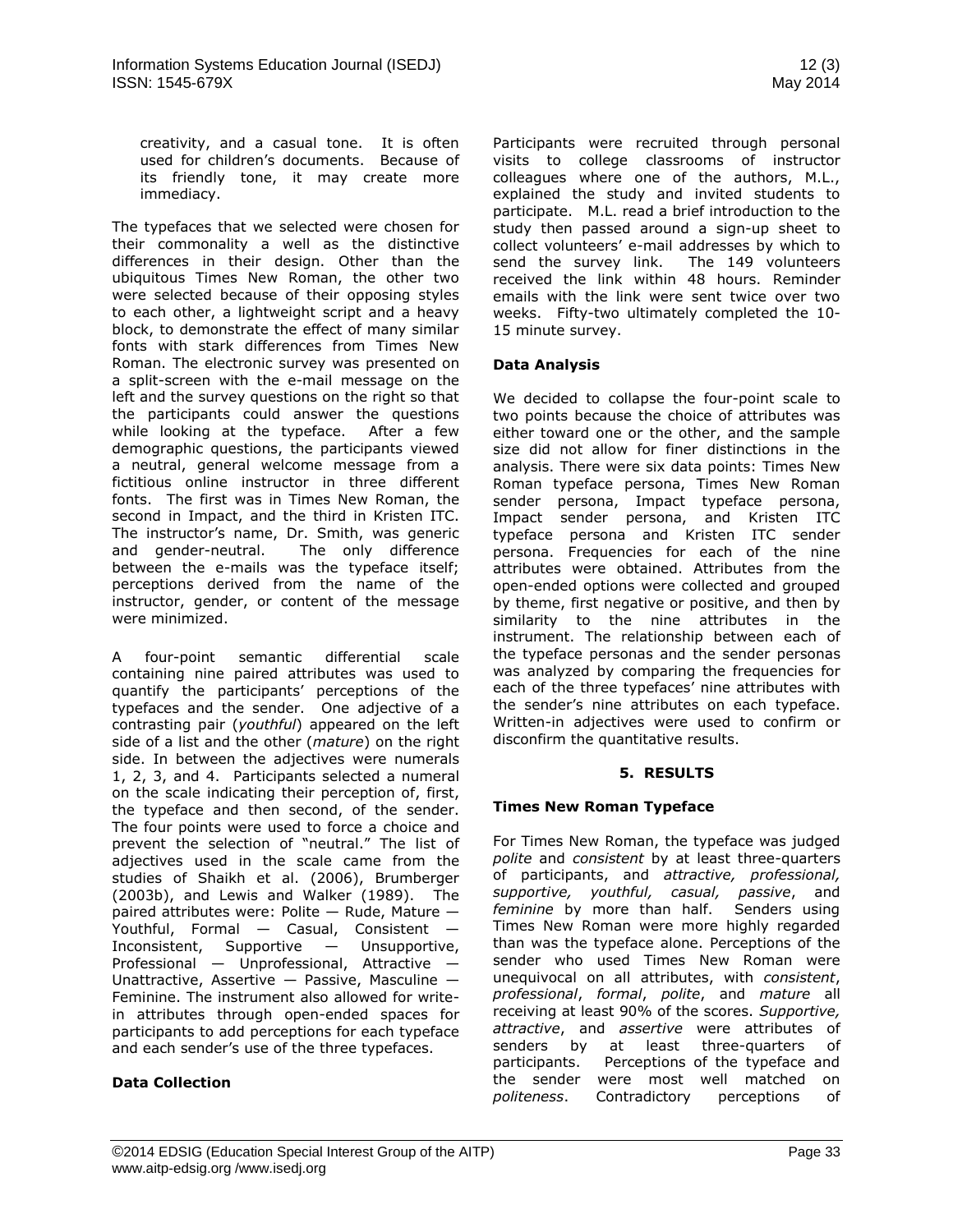attributes of the typeface and of the sender were found on four items, with the typeface receiving more than 50% of the scores on *youthfulness, casualness, passivity*, and *femininity* while the sender was overwhelmingly assessed as being the opposite: *mature, formal, assertive*, and *masculine*. Table 1 shows the highest rated adjective of each pair in descending order on the Times New Roman typeface persona compared with the sender persona using it*.*

| Characteristic | Typeface | Sender   |
|----------------|----------|----------|
|                | $(N=52)$ | $(N=52)$ |
| Polite         | 90       | 94       |
| Consistent     | 75       | 98       |
| Supportive     | 65       | 85       |
| Mature         | 40       | 90       |
| Formal         | 40       | 96       |
| Professional   | 58       | 96       |
| Attractive     | 56       | 81       |
| Assertive      | 44       | 77       |
| Masculine      | 38       | 67       |

**Table 1:** *Frequencies Comparing Typeface Persona and Sender Persona for* Times New Roman*, in Descending Order, as Percentage of Total Sample*

In addition to the nine pairs of adjectives for the font and the sender using the font, participants who completed the open-ended portion typed in adjectives that supported the results of the quantitative section of the survey. For Times New Roman, 127 adjectives were provided; 85% conveyed a positive or professional assessment, such as *approachable, fair, friendly, normal, polite,* and *traditional*. Only 15% of the adjectives carried a negative judgment: *boring, busy, sharp,* and *weak.*

The written-in adjectives to describe the sender were very similar to those for the typeface. Of the 99 adjectives describing the sender, 84% were positive or professional, e.g. *business-like, classy, conservative, formal, honest, intelligent, neat, simple,* and *white collar.* Only 16% were negative, and they were predominantly focused on behavior, such as *brownnoser, compliant, distant, rule driven,* and *workaholic.* 

# **Impact Typeface**

For **Impact**, most participants assessed the Impact typeface as *assertive*, *masculine,* and *consistent*. Half judged Impact as *rude* and *unsupportive*. The typeface persona was attributed to the sender using it on six of the nine attributes meaning the typeface persona and sender persona were similarly perceived. Senders using Impact were judged much less *polite*, somewhat less *assertive*, and slightly less *supportive* than was the typeface alone, but more *mature*, and slightly more *formal*, *professional*, and *attractive.* The perception of the typeface and the sender matched most closely on *masculine* and *consistent*. Table 2 shows the highest rated adjective of each pair on the Impact typeface persona, in descending order, compared with the persona of the sender using it*.*

|                     | Typeface | Sender   |
|---------------------|----------|----------|
| Characteristic      | $(N=52)$ | $(N=52)$ |
| <b>Assertive</b>    | 83       | 73       |
| <b>Masculine</b>    | 77       | 75       |
| <b>Consistent</b>   | 67       | 69       |
| <b>Supportive</b>   | 48       | 42       |
| <b>Polite</b>       | 48       | 30       |
| <b>Mature</b>       | 42       | 62       |
| <b>Formal</b>       | 40       | 46       |
| <b>Professional</b> | 33       | 38       |
| <b>Attractive</b>   | 31       | 35       |

Table 2: *Frequencies Comparing Typeface Persona and Sender Persona for* Impact*, in Descending Order, as Percentage of Total Sample*

The written-in terms participants added again supported the quantitative results. Participantprovided adjectives for the typeface Impact were 48% negative and primarily described the appearance of the typeface itself, e.g. *blob, cluttered, dark, hard to read,* and *thick*.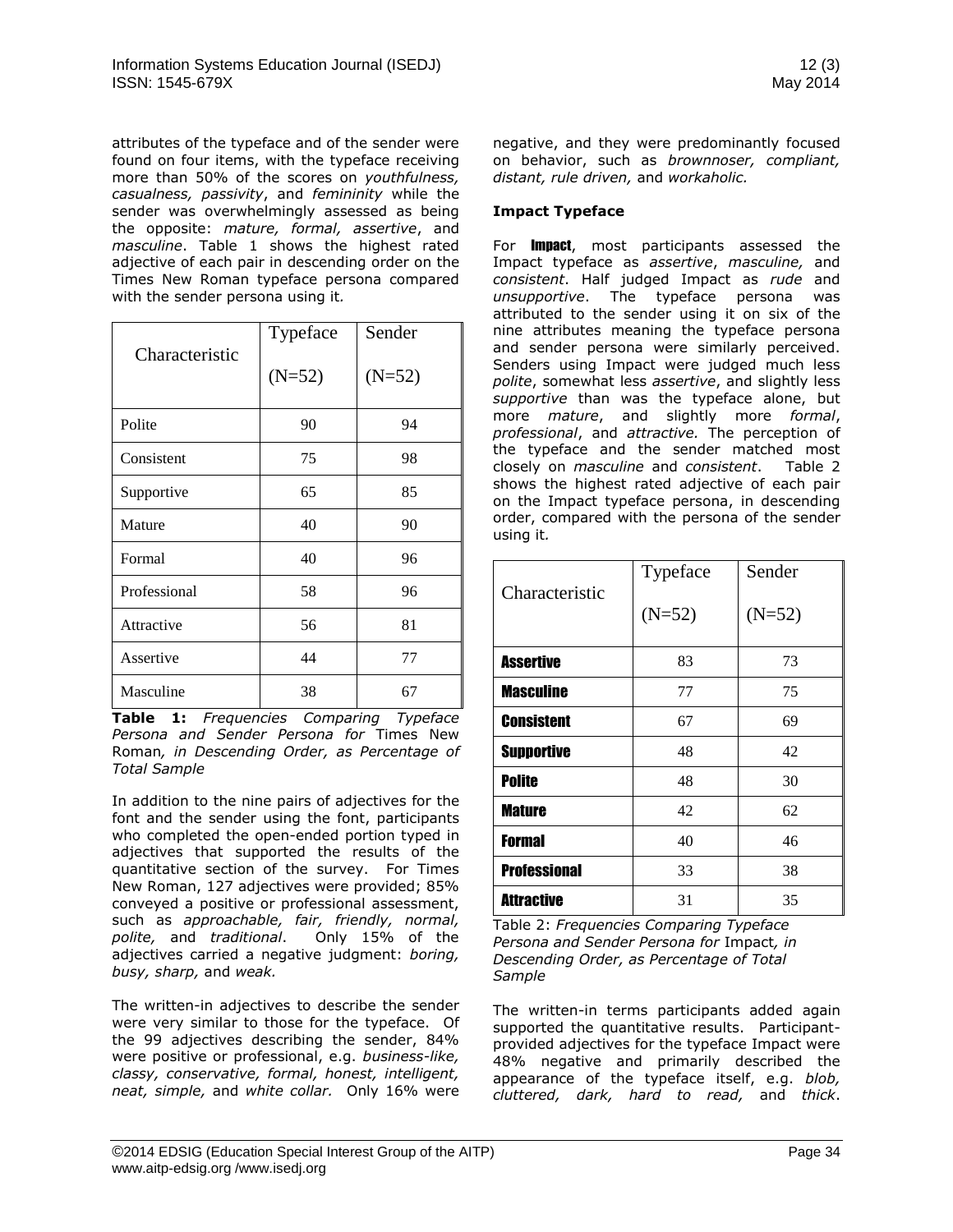Participant-provided adjectives describing the sender were also higher in negativity (53%). Like those provided for Times New Roman, the adjectives provided for Impact focused on the behavior of the sender, such as *arrogant, bossy, cold, egotistical, grumpy, mean, selfish, shorttempered,* and *unapproachable.* 

#### **Kristen ITC Typeface**

Participants viewed both the typeface and the sender as polite and attractive. The typeface persona of Kristen ITC was perceived as supportive and consistent, but the sender who used it was judged less so. The sender using Kristen ITC was perceived considerably differently than the typeface on all the attributes other than attractive, but in the same order. The sender was perceived as youthful, feminine, casual, polite, passive, attractive, and unprofessional more dramatically than was the typeface itself. Table 3 shows the highest rated adjective of each pair, in descending order, on the Kristen ITC typeface persona compared with the sender persona using it.

| Characteristic | Typeface | Sender   |
|----------------|----------|----------|
|                | $(N=52)$ | $(N=52)$ |
| Polite         | 81       | 87       |
| Attractive     | 79       | 81       |
| Supportive     | 73       | 64       |
| Consistent     | 73       | 50       |
| Professional   | 46       | 19       |
| Assertive      | 45       | 15       |
| Formal         | 42       | 11       |
| Mature         | 38       | 4        |
| Masculine      | 21       | 6        |

**Table 3:** *Frequencies Comparing Typeface Persona and Sender Persona for* Kristen ITC*, in Descending Order, as Percentage of Total Sample*

For Kristen ITC, the written-in adjectives varied. There were 121 adjectives provided to describe the typeface. Participants described Kristen ITC as *childish, girly,* and *welcoming.* The sender was described by 99 participants' adjectives as *childish, girly, carefree,* and *glamorous.* The typeface and sender were also described in unattractive terms. For the typeface, 27% of the adjectives were negative: *distracting, messy, sloppy, unattractive,* and *unlegible* [sic]. For the sender, 21% were negative, e.g. *ditsy, dumb, meek, timid,* and *unassertive*.

#### **6. DISCUSSION**

Supporting McLuhan's decree that the medium is the message, the role of typeface in electronic communication goes beyond visually displaying the sender's words (1964). Typeface not only conveys the literal meaning of a message but also the personality of the sender, which means that the receiver of the message reads the physical appearance of the words as well as the words themselves.

The online student, relying solely on the electronic words sent by the instructor, construes meaning in the typeface as well as in the words used and attributes certain personality traits to the sender based on the style of the typeface. The instances where the perception of the typeface and sender did not match on Times New Roman may be because it is so common and, to some participants, has lost visual meaning and is simply a generic font, appropriate for all purposes and carrying little weight in terms of influencing perception (Baumberger, 2003b). Participants judged senders as more professional for using a common business-like font, transferring the typeface's persona more fully to the sender. However, for differences in perception between typeface and sender for Kristen ITC, the transference of typeface person to the sender resulted in a less favorable perception of the instructor as a professional, even though participants tended to perceive the typeface persona rather favorably.

Overall, the results relating to students' perceptions about Times New Roman support previous research regarding the typeface's persona as traditional, non-threatening, and accessible to readers (Henderson et al., 2004; Mackiewicz, 1990; Bernard et al., 2001) This typeface works well as a default typeface for online communication as it allows the receivers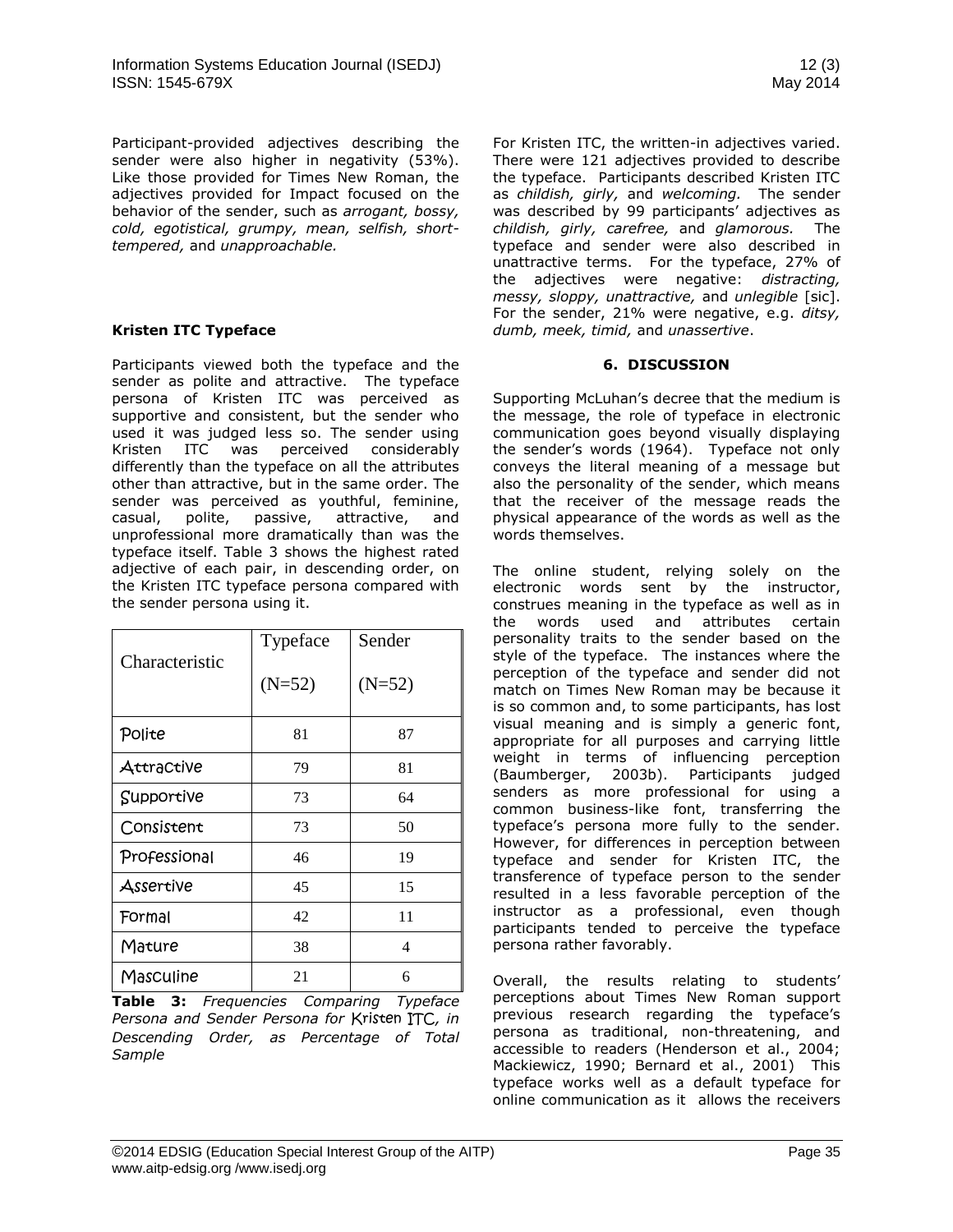to read the message and experience little negative distraction by the typeface (e.g. being difficult to read due to design qualities or suggesting a tone that contradicts the message itself). Times New Roman can aid in influencing the receiver as it lacks an aggressive or tooplayful appearance. In essence, the fact that its design does not create a large amount of visual noise means that it allows the receiver to focus on the message (Bitzer, 1968). With 73% of the participant-provided adjectives describing the sender as professional, this typeface can influence the receiver to accept the message for what it is and not for what it appears to be.

With its bolder lines, Impact literally and figuratively takes up more space on the page, forcing the reader to pay more attention to the design. Its fixed pitch, or the spacing between the letters, makes the letters appear more<br>cramped together. The participant-provided The participant-provided adjectives attested to the effect of this typeface's design in instructor-student communication, as 74% of the adjectives focused on the negative aspect of the typeface's appearance and 70% focused on the negative or unprofessional personality of the sender. The Impact typeface, then, creates too much visual noise for the message, changing a neutral message from a professor into one with an underlying harsh tone. As with Times New Roman, the results for perceptions relating to the Impact typeface support previous research. This typeface, according to the participantprovided adjectives, is inappropriate for general communications because it comes across as abrasive, rude, and demanding. The strongest theme within the participant-provided adjectives was negative in tone, thus senders who need to develop a professional and/or positive working relationship, as instructors do to create a successful learning environment, should avoid this typeface. However, in situations where the message is brief and important, e.g. *Please submit your final papers today!*, or when the message is a headline, e.g. *Take a Study Break at the Café*, this typeface is appropriate due to its attention-getting design as well as the fact that the information is brief and does not visually overwhelm the page.

Unlike the other two typefaces in our study, Kristen ITC possesses a very specific visual connotation to femininity and youthfulness. Combining its rounded design with its historical use in communications aimed at children, Kristen ITC has evolved to represent the opposite of Impact's harsh tone and Times New Roman's professionalism. This typeface does not present itself in a threatening or forceful manner, which can influence its being perceived as more polite and attractive. As with Impact, the participants had opinions regarding the appropriateness of this typeface for instructors. Participants rated Kristen ITC as too casual and unprofessional for it to have the same accessibility and the same neutrality as Times New Roman. Like the Impact typeface, the appearance of this playful typeface can overpower the sender's intended message. Two of the major themes within the participantprovided adjectives, for both sender and receiver, were childishness and playfulness, therefore, senders who need to convey an air of authority or send an important message should avoid this typeface.

#### **Limitations**

Validity issues revolve around the participant pool, specifically its size and its demographic make-up. The sample size was small, out of 149, only 52 ultimately completed the survey. Some students started the survey, but failed to complete it. This may be due to the length of the survey, though the time required tocomplete it was roughly 10-15 minutes. Some participants completed the survey but, with each progressive screen, provided fewer adjectives in the qualitative section, which may be because participants were eager to finish and/or lost interest. There is the possibility that the length of the email letter, though only eleven sentences long, was perceived as being too long. Another possible limitation is the fact that the sample letter contained instructions so the words' meanings may have influenced the participants' perception of the sender. Finally, not providing a neutral option on the semantic differential scale forced the participants to choose between the adjectives. This pilot study has led to the design of a new study to overcome these limitations.

# **7. CONCLUSION**

Online students who have a positive sense of their instructors are more likely to do well academically and have a higher level of satisfaction with their courses (Arbaugh, 2000). This study offer evidence of one way in which instructors' electronic communications can influence positive student perception of the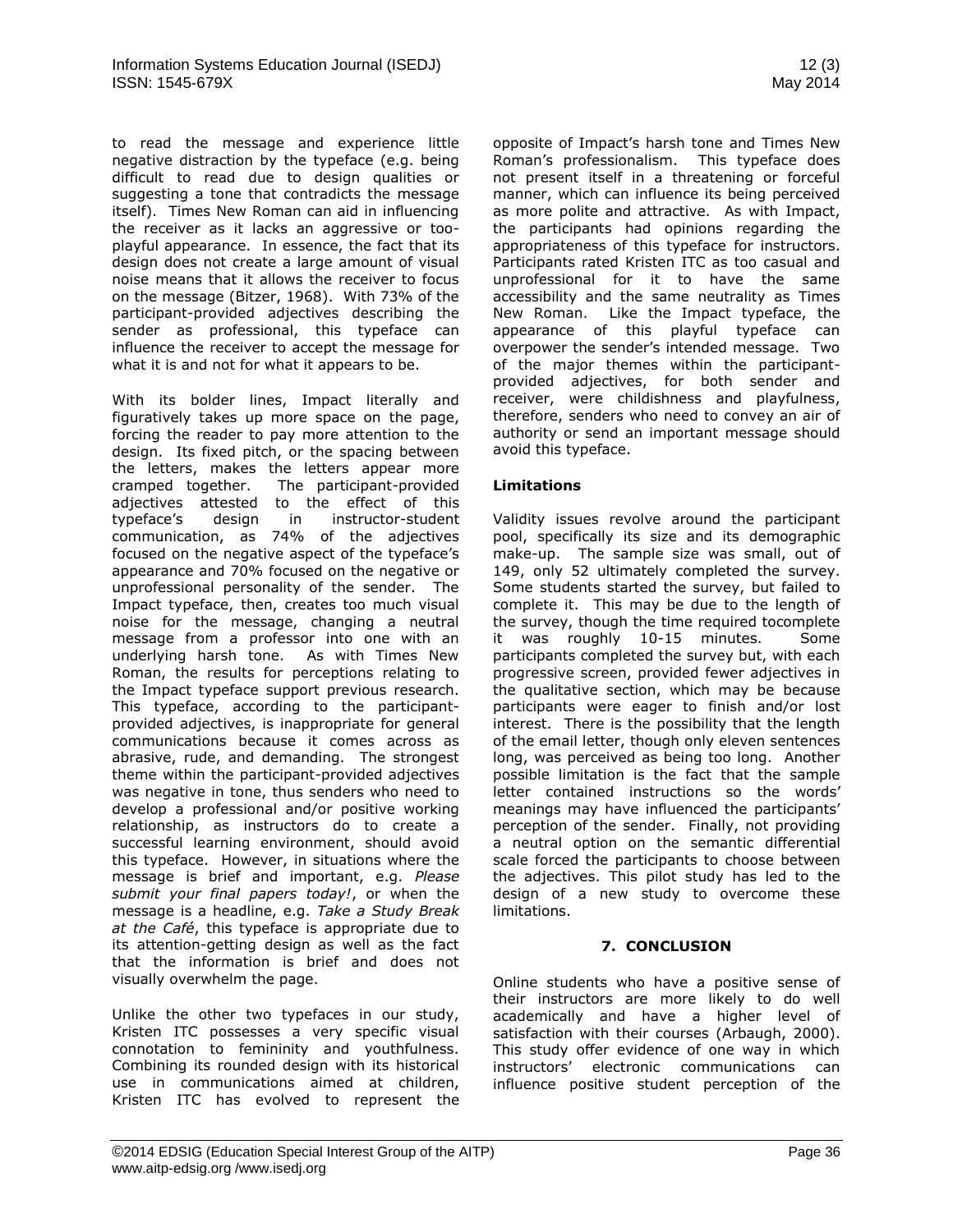instructor and the course, especially in early interactions. On-line instructors should be aware of the effect of choice of typeface when communicating with their students. Our study encourages the design of basic communication guidelines which have been found conducive to decreasing miscommunication in virtual settings (Remidez, Stam, & Laffey, 2007; Hsu & Chou, 2009; Clark & Gibb, 2006). Using these results as a guide for typeface will prove useful for those in academia who want to ensure that the visual rhetoric of their message does not distort the meaning of the message.

#### **8. REFERENCES**

- Arbaugh, J. (2000). Virtual classroom characteristics and student satisfaction with internet-based MBA courses. *Journal of Management Education, 24* (32), 32-54.
- Arbaugh, J. (2001). How instructor immediacy behaviors affect student satisfaction and learning in web-based content. *Business Communication Quarterly, 64* (4), 42-54.
- Bernard, M., Mills, M., Peterson, M., & Storrer, K. (2001). A comparison of popular online fonts: Which is best and when? *Usability News, 3* (2).
- Bitzer, L. (1968). The rhetorical situtation. *Philosophy and Rhetoric, 1*, pp. 1-14.
- Bloch, P. H., Brunel, F. F., & Arnold, T. J. (2003). Individual differences in the centrality of visual product aesthetics: Concept and measurement. *Journal of Consumer Research, 29*, 551-565.
- Brumberger, E. R. (2003a). The rhetoric of typography: The persona of typeface and text. *Technical Communication, 50* (2), 206- 223.
- Brumberger, E. R. (2003b). The rhetoric of typography: The awareness and impact of typeface appropriateness. *Technical Communication, 50* (2), 224-231.
- Clark, A. M. (2003). A preliminary investigation of student perceptions of online education. *Information Systems Education Journal, 1* (36), 1-9.
- Clark, D. N., & Gibb, J. (2006). Virtual team learning: An introductory study team exercise. *Journal of Management Education, 30*, 764-787.
- Dirks, K., & Ferrin, D. (2001). The role of trust in organizational settings. *Organizational Science, 12* (4), 450-467.
- Finn, A., Schrodt, P., Witt, P. E., Jernberg, K., & Larson, L. (2009). A meta-analytical review of teacher credibility and its associations with teacher behaviors and student outcomes. *Communication Education, 58* (4), 516-537.
- Geisler, C., Bazerman, C., Doheny-Farina, S., Gurak, L., Haas, C., Johnson-Eilola, J., et al. (2001). IText: Future directions for research on the relationship between information technology and writing. *Journal of Business and Technical Communication, 15* (3), 269- 308.
- Henderson, P. W., Giese, J. L., & Cote, J. A. (2004). Impression management using typeface design. *Journal of Marketing, 68*, 60-72.
- Heo, M. (2009). Design considerations for today's online learners: A study of personalized, relationship-based social awarenes information. *International Journal of E-Learning, 8* (3), 293-311.
- Hsu, J.-L., & Chou, H.-W. (2008). The effects of communicative genres on intra-group conflict in virtual student teams. *International Journal of Distance Education, 7* (1), 1-22.
- Kostelnick, C. (1988). A systematic approach to visual language in business communication. *The Journal of Business Communication, 25* (3), 29-48.
- Lemke, J. L. (2002). Visual communication. *Travels in hypermodality, 1* (3), 299-325.
- Lewis, C., & Walker, P. (1989). Typographic influences on reading. *British Journal of Psychology, 80*, 241-257.
- Mackiewicz, J. (2005). How to use five letterforms to gauge a typeface's personality: A research-driven method. *Journal of Technical Writing and Communication, 35* (3), 291-315.
- Menzel, K. E., & L.J., C. (1999). The impact of gender and immediacy of willingness to talk and perceived learning. *Communication Education, 48* (1), 21-40.
- McLuhan, M. (1962). *The Gutenberg galaxy.* Toronto: Signet Books.